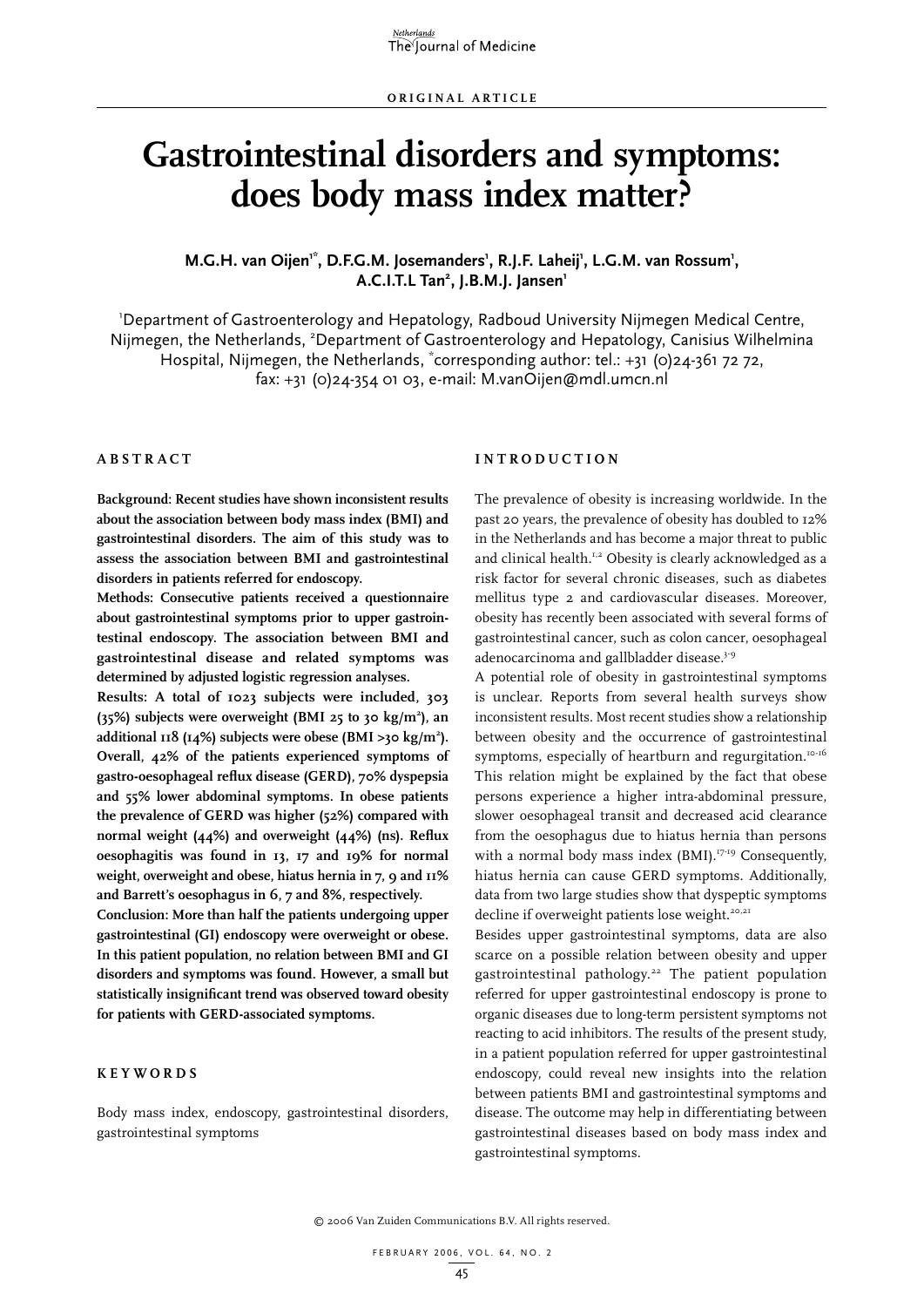#### **M et h o d s**

#### **Subjects**

A total of 1103 consecutive patients consented to participate in this study. They were all referred to two experienced gastroenterologists at the Canisius Wilhelmina Municipal Hospital, Nijmegen, the Netherlands, by general practitioners or specialists for diagnostic upper gastrointestinal endoscopy between March 2002 and March 2004. All included patients were 18 years or older.

Two weeks prior to endoscopy, the patients received a questionnaire that included demographic information, body weight and height, history of smoking, amount of alcohol and coffee intake, medical history and present use of medication. We excluded patients with a history of gastrointestinal disease, such as cancer, inflammatory bowel disease, celiac disease and gastrointestinal resections. Patients who did not complete the questionnaire were excluded as well.

#### **Definitions**

BMI was calculated as body weight (kg) divided by the square of height (m) and categorised according to the World Health Organisation (WHO) classification of overweight and obesity: normal weight BMI <25  $kg/m<sup>2</sup>$ , overweight BMI 25 to 30 kg/m<sup>2</sup>, obesity BMI ≥30 kg/m<sup>21</sup>. Acid inhibitors were defined as antacids, H<sub>2</sub>-receptor antagonists and proton pump inhibitors. Coffee and alcohol intake were divided into user or non-user and smoking into current smoker or non-smoker/ex-smoker.

Patients were asked to score gastrointestinal symptoms over the past four weeks by a validated gastrointestinal symptom rating scale (GSRS).<sup>23</sup> This included specific questions about the type of symptoms and severity on a seven-point Likert scale. Symptoms were categorised into three groups: 'GERD' (gastro-oesophageal reflux disease), 'dyspepsia' and 'lower abdominal'. 'GERD' was defined as heartburn and regurgitation. Epigastric pain, abdominal bloating and nausea were categorised as 'dyspepsia'. 'Lower abdominal' comprised pain in the lower abdomen (general, after a meal, when hungry, after defecation, diarrhoea and constipation). Severity of gastrointestinal symptoms was described as no symptoms, mild, moderate, quite a lot, severe, very severe and unbearable symptoms. None and mild symptoms were combined as 'no symptoms' and compared with the others.

All gastric and duodenal diagnosis found at endoscopy were confirmed by pathology reports. Barrett's oesophagus was defined by endoscopic 'Barrett's oesophagus' or 'metaplasia' in the pathology report. In this way, gastritis and duodenitis diagnosed by endoscopy were confirmed by pathology reports. Also, endoscopic 'suspicious for oesophagus or gastric malignancies' were confirmed to

pathologically proven malignancies. Active *Helicobacter pylori* infection was proven by histological investigations of antral biopsy specimens.

#### **Statistical analysis**

Primary analysis investigated the association between BMI and the prevalence of gastrointestinal symptoms. In addition, we assessed whether overweight and obese patients differ in gastrointestinal pathology compared with the group with normal weight. For this purpose, we initially studied the three BMI groups for basic demographics and use of nonsteriodal anti-inflammatory drugs (NSAIDs) or acid inhibitors.

Also the frequencies of the (categorised) gastrointestinal symptoms in the study population were assessed. The relations between BMI and both gastrointestinal symptoms and diseases were analysed using Pearson  $\chi^2$  test. The evaluation of BMI as a risk factor for gastrointestinal symptoms and disease was determined by adjusted logistic regression. Factors used for adjustment (age, gender, *Helicobacter pylori* infection, alcohol and coffee consumption, current smoking and use of NSAIDs or acid suppressive medication) were made explicit by literature. An additional analysis was performed to assess whether BMI influences the relation between hiatus hernia and GERD symptoms. Analyses were performed using SAS statistical software, version 8.0.

#### **Results**

A total of 1103 patients were included in this study. We excluded four patients because they were younger than 18 years, 33 patients who had a history of gastrointestinal cancer, 14 patients with a history of chronic gastrointestinal disease and 29 patients with a gastrointestinal resection in the past. In total, 1023 patients were eligible for analysis in this study, 49% were male and the mean age of the population was 55.4 years (SD 15.4). Mean BMI was 25.5 (SD 4.5)  $\text{kg/m}^2$ . Half of the patient population was overweight (35%) or obese (14%) (*table 1*). Statistically significantly more women were obese (p<0.01). In the study population, prevalence of acid suppressive medication was high as expected (total of  $5.5\%$  were taking H<sub>2</sub>-receptor antagonists, and 47.6% were on proton pump inhibitors), but not different between normal weight (53%), overweight ( $58\%$ ) and obese ( $51\%$ ) patients ( $p=0.50$ ).

In the previous four weeks, GERD symptoms were reported by 45%, dyspepsia by 67% and lower abdominal symptoms by 59% of the total study population. These percentages did not differ significantly between the three BMI groups (*table 2*). Half of the patients in the obese group (52%) experienced a GERD symptom in the four weeks prior to upper gastrointestinal endoscopy compared with 44% in both normal and overweight groups. This finding was largely contributable to heartburn, but even this difference was not found to be statistically significant.

Van Oijen, et al. Obesity and gastrointestinal disorders.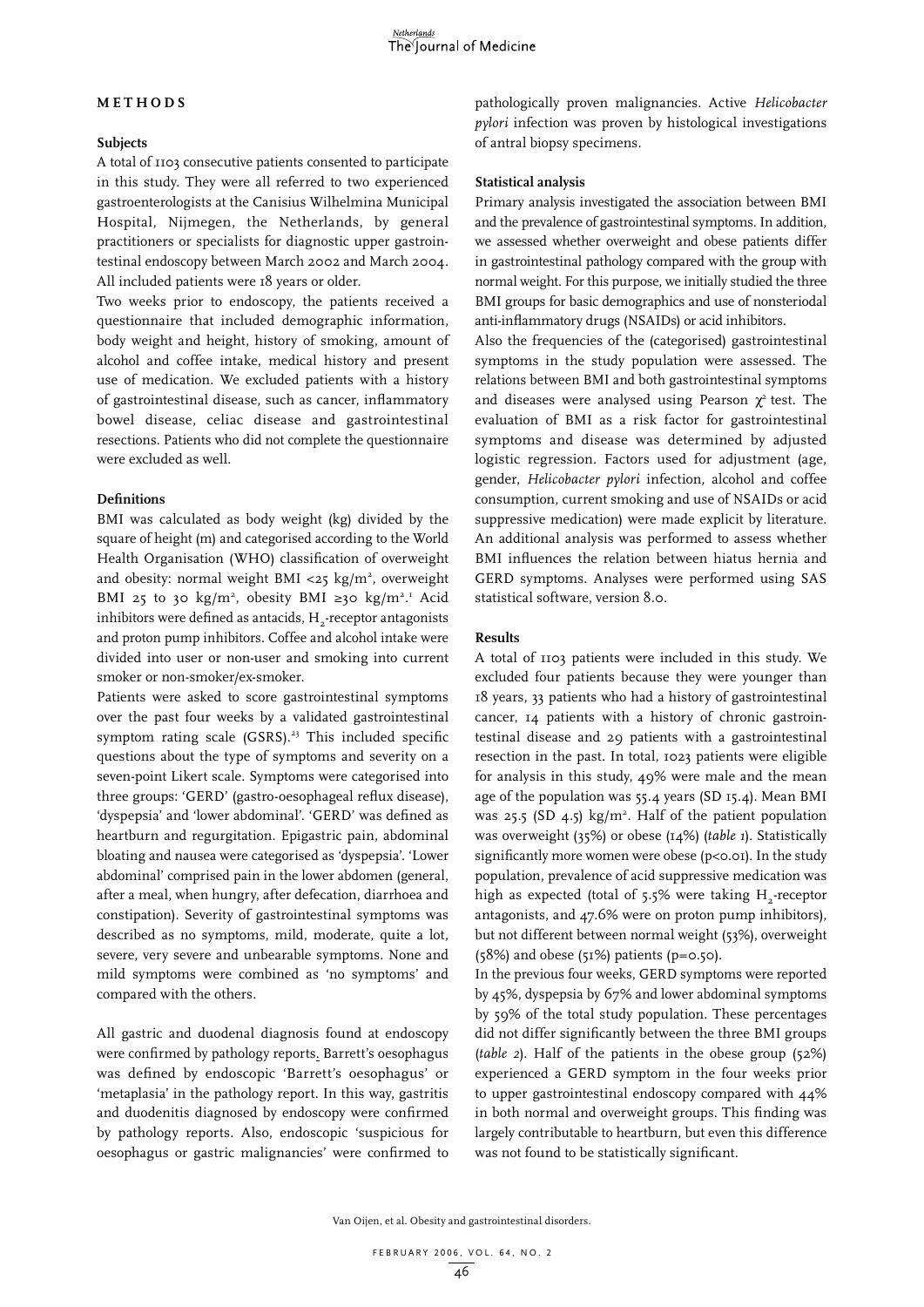## $\frac{Netherlands}{The$  )<br>The )ournal of Medicine

| Table I. Demographics and body mass index |                           |                |                |         |
|-------------------------------------------|---------------------------|----------------|----------------|---------|
| Demographics (%)                          | Body mass index $(kg/m2)$ |                |                | P value |
|                                           | $<$ 25 (n=437)            | $25-30(n=303)$ | $≥30 (n=118)$  |         |
| Mean age (SD)                             | 53.5(16)                  | 57.5(15)       | 54.4 $(I4)$    | 0.78    |
| Older than 50                             | 268(61%)                  | 218(72%)       | 79 (67%)       | 0.05    |
| Male gender                               | 209(48%)                  | 171 (56%)      | 44 (37%)       | < 0.01  |
| Western European origin                   | 356(91%)                  | 267(95%)       | 97(91%)        | 0.09    |
| Current alcohol users                     | 22I(51%)                  | 199 (66%)      | 56 (48%)       | < 0.01  |
| Coffee users                              | 372 (86%)                 | 268(90%)       | 100(87%)       | 0.27    |
| Current smoker                            | 157(36%)                  | 77(25%)        | 30(25%)        | < 0.01  |
| NSAID use                                 | 7(3%)                     | 3(2%)          | 5(7%)          | O.I2    |
| Antacids                                  | $2(1\%)$                  | 2(1%)          | $\circ$ (0.0%) | 0.67    |
| $H2$ -receptor antagonists                | 17(6%)                    | 9(5%)          | 4(5%)          | 0.79    |
| Proton pump inhibitors                    | 120(46%)                  | 85(51%)        | 35(46%)        | 0.89    |

| Symptoms (%)    | Body mass index $(kg/m2)$ |           |          | P value <sup>"</sup> |
|-----------------|---------------------------|-----------|----------|----------------------|
|                 | <25                       | $25 - 30$ | ≥30      |                      |
| GERD            | 194 (44%)                 | 134 (44%) | 61(52%)  | 0.33                 |
| ∣ Heartburn     | 138 (33%)                 | IOI (35%) | 51 (44%) | 0.07                 |
| Regurgitation ا | 157 (38 %)                | 116(41%)  | 49 (44%) | 0.49                 |
| Dyspepsia       | 299 (68%)                 | 198 (65%) | 83(70%)  | 0.54                 |
| Lower abdominal | 268 (61%)                 | 173 (57%) | 57 (57%) | 0.44                 |

**Adjusted for gender, age, origin, smoking, use of alcohol, coffee, gastric acid suppressive medication and NSAIDs, infection with Helicobacter pylori. GERD = gastro-oesophageal reflux disease.**

| <b>Table 3.</b> Body mass index and gastrointestinal disease                                                                       |                           |              |              |                      |
|------------------------------------------------------------------------------------------------------------------------------------|---------------------------|--------------|--------------|----------------------|
| <b>Gastrointestinal disease</b>                                                                                                    | Body mass index $(kg/m2)$ |              |              | P value <sup>*</sup> |
|                                                                                                                                    | $25$                      | $25 - 30$    | ≥30          |                      |
| Normal                                                                                                                             | 219(50%)                  | 148 (49%)    | 57 (48%)     | 0.9I                 |
| Oesophagitis                                                                                                                       | 56(13%)                   | 50 (17%)     | 23(19%)      | 0.13                 |
| Gastritis                                                                                                                          | 85(20%                    | 44 (15%)     | 24(21%)      | 0.16                 |
| Duodenitis                                                                                                                         | 23(5%)                    | 12(4%)       | 5(4%)        | 0.68                 |
| Peptic ulcer                                                                                                                       | 18(4%)                    | IO(3%)       | 6(5%)        | 0.68                 |
| Hiatus hernia                                                                                                                      | 29(7%)                    | 27(9%)       | 13 (11%)     | 0.24                 |
| Barrett's oesophagus                                                                                                               | 27(6%)                    | 20(7%)       | 10(8%)       | 0.67                 |
| Oesophagus carcinoma                                                                                                               | $3(1\%)$                  | $\circ$ (0%) | $\circ$ (0%) | 0.23                 |
| Gastric carcinoma                                                                                                                  | $\circ$ (0%)              | I(0.3%)      | $\circ$ (0%) | 0.40                 |
| Helicobacter pylori infection                                                                                                      | 60(14%)                   | 34(11%)      | 17(14%)      | 0.53                 |
| Adjusted for gender, age, origin, smoking, use of alcohol, coffee, acid inhibitors and NSAIDs, infection with Helicobacter pylori. |                           |              |              |                      |

| BMI <sup>*</sup>                            | Hiatus hernia | <b>GERD</b> (%) | P value |
|---------------------------------------------|---------------|-----------------|---------|
| Normal $\left( < 25 \text{ kg/m}^2 \right)$ | Yes           | 18 (62.1%)      | 0.05    |
|                                             | No            | 174 (43.1%)     |         |
| Overweight $(25-30 \text{ kg/m}^2)$         | Yes           | 17 (63.0%)      | 0.04    |
|                                             | No            | II6 (42.2%)     |         |
| Obese $(\geq 30 \text{ kg/m}^2)$            | Yes           | $7(53.9\%)$     |         |
|                                             | No            | 53(51.0%)       |         |

Van Oijen, et al. Obesity and gastrointestinal disorders.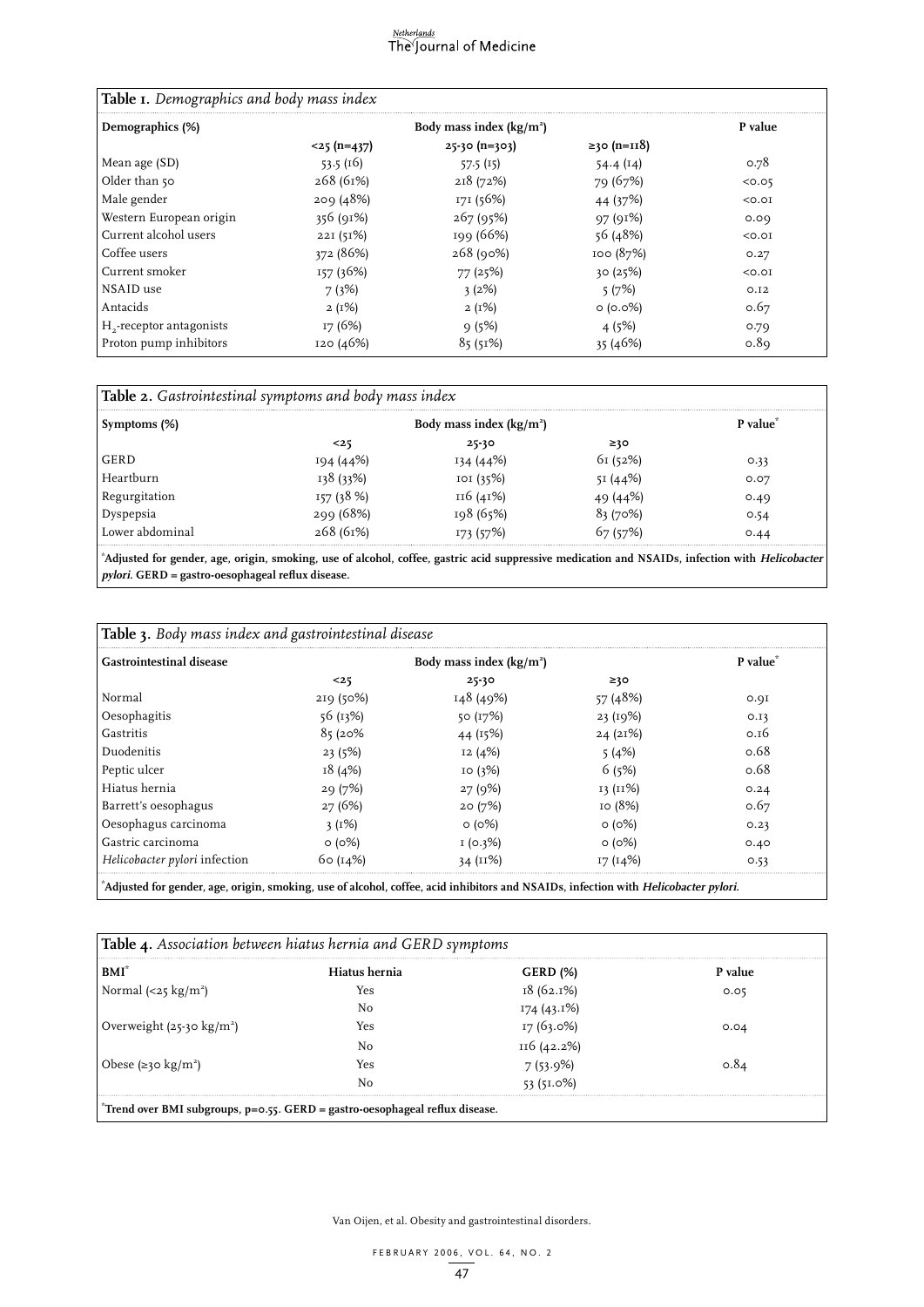In approximately half of the population, endoscopy did not reveal any abnormalities (*table 3*). Regarding gastrointestinal pathology, no differences were found between the three BMI groups. A small but insignificant trend could be observed for oesophageal diseases. For the normal weight, overweight and obese patients we found oesophagitis in 13, 17 and 19%, hiatus hernia in 7, 9 and 11% and Barrett's oesophagus in 6, 7 and 8%, respectively.

*Table 4* describes the association between hiatus hernia and GERD symptoms, subdivided for the BMI classes. The normal and overweight patients with hiatus hernia are more prone to GERD symptoms, in obese patients this association was not present.

#### **D i s c u s s i o n**

We studied the association between BMI and prevalence of gastrointestinal symptoms and upper gastrointestinal abnormalities in patients referred for endoscopy. Half of our population was overweight or obese and again in half endoscopy did not reveal any abnormalities. With an increase in BMI, there was a small but not statistically significant increase in prevalence of diseases and symptoms related to the oesophagus.

Obesity is becoming more and more prevalent. Obese patients are not only at risk for cardiovascular diseases and diabetes mellitus, but also have a decreased health-related quality of life.<sup>24,25</sup> Medical consumption of this specific population is higher and in the near future the health system will need investments to cover this.

The association between BMI and upper gastrointestinal diseases has been studied before. The population-based study by Locke *et al.* aimed at assessing risk factors for reflux oesophagitis.12 Patients defined as obese conform the WHO guidelines (>30  $kg/m<sup>2</sup>$ ) had a three times higher risk of oesophagitis (OR 2.8, 95% CI 1.7 to 4.5). In our study we did find a small trend for the association between obesity and oesophagitis, but not as firm as Locke and colleagues. We did, however, find not only reflux oesophagitis but also other oesophagus-related diseases (Barrett's oesophagus and hiatus hernia) to be slightly more prevalent in the higher BMI classes. A recent study by El-Serag *et al.* also showed more frequent hiatus hernia and reflux oesophagitis among the overweight and obese.<sup>10</sup> They suggested that obesity could be the cause of hiatus hernia, which could be followed by GERD and reflux oesophagitis. Hiatus hernia was also related to GERD symptoms in our study, but not in the obese patients, which implicates involvement of other factors than body mass index for the occurrence of hiatus hernia.

The literature is inconsistent about the association between BMI and gastrointestinal symptoms. This inconsistency could be explained by several factors: the choices for certain cut-offs, the study population and the absence of

the association. Study protocols found in literature used different cut-off points for BMI, some were based on statistical reasons (e.g. quartiles), others adopted cut-offs from other publications. For better comparison we used the most common definition, described by the WHO.<sup>1</sup> In contrast to our study the association was previously studied in the general population and in outpatients, whereas we studied patients referred for upper gastrointestinal endoscopy, which is a population with a higher occurrence of upper gastrointestinal diseases and related symptoms. Moreover, in our population both symptoms and diagnosis could be studied.

The large community-based randomised controlled trial by Murray *et al.* in the United Kingdom showed a positive correlation between BMI and prevalence of gastrointestinal symptoms.<sup>11</sup> In their study, 21% of the patients were obese and 41% overweight according to WHO guidelines, which is quite similar to our results with 14 and 35% obese and overweight patients, respectively. Their results showed adjusted odds ratios for frequency of symptoms occurring at least once a week in overweight patients compared with those of normal weight of 1.8 (95% CI 1.33-2.50) for heartburn and 1.5 (95% CI 1.13-1.99) for regurgitation. Corresponding odds ratios relating to obese patients were 2.9 (95% CI 2.07 to 4.08) and 2.2 (95% CI 1.44 to 3.45), respectively. This British study was conducted in the general population, while we studied the association between BMI and GERD symptoms in a population referred for upper gastrointestinal endoscopy.

All studies have their limitations. In our study, body weight and height were obtained on a self-report form, rather than measured by a physician. Especially obese patients are more likely to underreport their body weight, which may have lead to an underestimation of our obese population. It is unclear whether underreporting of body weight plays an important role in gastrointestinal patients. These patients may be well aware of their body weight, as it is usually measured during their visits to the gastroenterologist. Moreover, the majority of our study population were taking or had been taking acid suppressive medication, which might contribute to the lower prevalence of peptic ulcer disease and reflux oesophagitis, compared with other study results handling the relation between BMI and reflux oesophagitis. However, our patient population was a better reflection of common practice, where many patients had already experienced pretreatment with any acid suppressive medicament.

The observational setting of this study introduces physician behaviour as confounding. All patients in our study were referred by their general practitioner. Patients with a higher BMI can be referred to secondary care at an earlier stage than others, because of the referring doctor's knowledge of the current literature. This confounding-byindication could have interfered with our results, but more